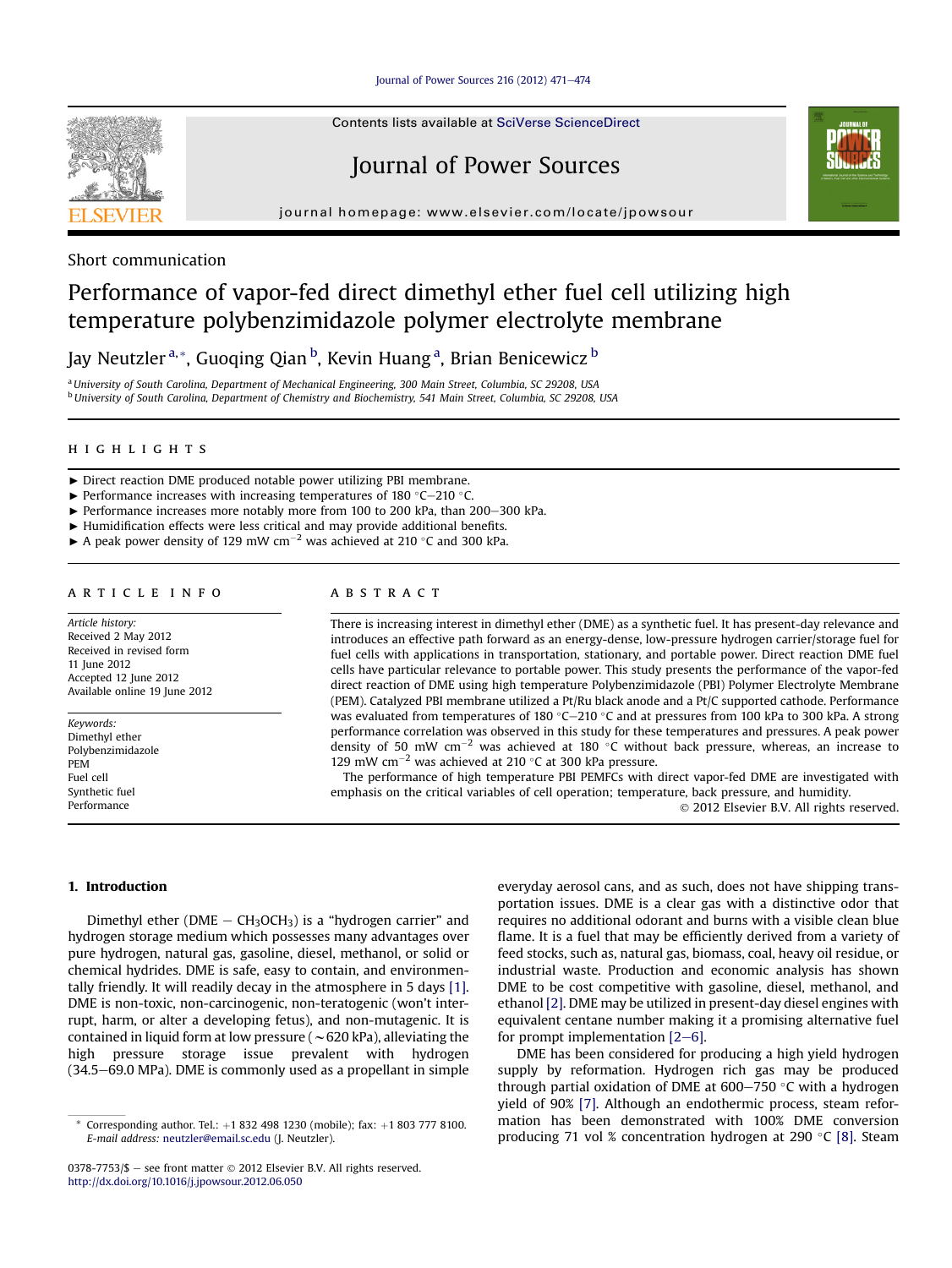reformation catalysts have been examined to increase the flow production rates and evaluated for temperatures and yield [\[9,10\].](#page-3-0) This is a viable path for DME use, however, reformers may be too large, complex, or costly when considering smaller portable power situations. Direct DME reaction may have advantages when portability is a key requirement.

DME ( $CH_3-O-CH_3$ ) has no carbon-carbon bonds, and as such, requires less activation energy to react which affords relatively high performance as a direct reaction fuel cell. The half-cell and full reactions are;

Anode :  $CH_3OCH_3 + 3H_2O \rightarrow 2CO_2 + 12H^+ + 12e^-$ 

Cathode :  $12H^{+} + 12e^{-} + 3O_{2} \rightarrow 6H_{2}O$ 

Overall :  $CH_3OCH_3 + 3O_2 \rightarrow 2CO_2 + 3H_2O$ 

As shown, the reaction produces 12 electrons  $(e^-)$  verses 2 for a pure  $H_2$  (hydrogen) reaction.

Direct oxidation of DME has been performed utilizing lowtemperature perfluorosulfonic acid based polymer membrane (e.g., Nafion<sup>®</sup>) fuel cells with relative success. A power density of  $120$  mW cm<sup>-2</sup> was achieved with DME in liquid form at 130 °C and 500 kPa at 0.4 V [\[11\]](#page-3-0). This was similar in performance to Direct Methanol under the same conditions. A recent review of DME progress describes several methods, catalysts, conditions, and results where the highest performance achieved was ~120 mW cm<sup>-2</sup> utilizing a Nafion<sup>®</sup> based membrane [\[12\].](#page-3-0)

Catalyst studies have been performed to explore more optimal anodes. A study of electro-oxidation of DME was performed by Liu et al. [\[13\]](#page-3-0) on carbon supported platinum (Pt/C) and carbon supported binary catalysts (PtMe/C, where Me = Ru, Sn, Mo, Cr, Ni, Co, and W). In sulfuric acid half-cell tests, they found that PtRu/C  $(1:1 \text{ M ratio})$  had the best electro-catalytic activity at the lower potentials (i.e.,  $<$  0.55 V) over the other test specimens. They also determined that the DME oxidation reaction (DOR) performance had higher temperature dependence than Methanol oxidation reaction (MOR) in the 30  $^{\circ}$ C $-60$   $^{\circ}$ C range that was tested. Recently, a Pt-to-Ru ratio study was performed utilizing DME Fuel Cells with Nafion $^{\circledR}$  117 membranes [\[14\]](#page-3-0). The peak performances were found with unsupported  $Pt_{80}Ru_{20}$ ,  $Pt_{67}Ru_{33}$ , and  $Pt_{50}Ru_{50}$  M ratios at  $80 °C$ .

DME performance testing has been conducted on intermediatetemperature (650 $\degree$ C-850 $\degree$ C) Solid Oxide Fuel Cells resulting in considerably higher power densities (965 mW cm<sup>-2</sup> at 850 °C and 187 mW cm<sup>-2</sup> at 650 °C) utilizing a Ni-YSZ anode catalyst [\[15\].](#page-3-0) However, the performance degraded quickly (a reduction of  $\sim$  9.7% in 300 min at 850 $\degree$ C), which limits its application.

Phosphoric acid doped polybenzimidazole (PBI) was reported as a promising candidate for a high temperature PEM material  $[16-19]$  $[16-19]$ . It was shown that this polymer electrolyte membrane exhibited high proton conductivity at temperatures up to 200 $\degree$ C, low reactant permeability, high fuel impurity tolerance, excellent oxidative and thermal stability, and nearly zero water drag coefficient. Direct alcohol (vapor-fed) fuel cells with PBI membrane have recently been reported. Direct Ethanol PBI fuel cells were tested at temperatures of 125 °C, 150 °C, 175 °C, and 200 °C with oxygen cathode supply [\[20\]](#page-3-0). Peak power output occurred at 200 $^{\circ}$ C producing  $\sim$  70 mW cm<sup>-2</sup>. Direct Methanol PBI fuel cells have also been tested at the same temperatures resulting in a peak power of 139 mW cm<sup>-2</sup> at 200 °C [\[21\].](#page-3-0)

A recent international patent was published describing a method of operating a direct DME fuel cell with a PBI membrane and recently reported [\[22,23\].](#page-3-0) Anode catalyst loadings of Pt/Ru (2:1) on carbon black (1.5 mg  $cm^{-2}$  of Pt/Ru) were utilized with a cathode of 0.7 mg  $cm^{-2}$  of Pt and 0.3 mg  $cm^{-2}$  of PBI additive. Performance polarization curves were recorded and peak powers were tabulated at 150 °C, 175 °C, 200 °C, 225 °C, and 250 °C reported as 12, 29, 52, 78, and 96 mW  $\text{cm}^{-2}$ , respectively. However, it was also stated that after an hour of operation at 200 °C, the maximum power increased to 100 mW  $cm^{-2}$  (vs. 52 mW  $\text{cm}^{-2}$ ). Although pressure and humidification aspects were mentioned, very little data or supporting figures were presented.

Direct vapor-fed DME Fuel Cells based on phosphoric acid-PBI membranes have not been sufficiently reported to date. The performance of high temperature PBI PEMFCs with direct vapor-fed DME are investigated with emphasis on the critical variables of cell operation; temperature, back pressure, and humidity.

#### 2. Experimental

Typical Membrane Electrode Assemblies (MEAs) were prepared using para-PBI membrane with a phosphoric acid doping level of 22 mol of phosphoric acid per mole of polymer repeat unit [\[24\]](#page-3-0). The anode (Alfa Aesar) was a Pt/Ru black (1:1 M) with a total precious metal loading of 4 mg cm<sup>-2</sup> (Pt: 2.7 mg cm<sup>-2</sup>, Ru: 1.3 mg cm<sup>-2</sup>) on Toray carbon paper. The cathode was 1 mg  $cm^{-2}$  Pt/carbon supported on carbon cloth (BASF Fuel Cell, Inc.). Both anode and cathode electrodes had micro-porous layers on the Gas Diffusion Layer (GDL). The MEA was assembled and hot-pressed at  $140^{\circ}$ C for 120 s. The MEA was mounted in a 10  $\text{cm}^2$  Fuel Cell Technologies single cell test fixture. The cell was tested on a Fuel Cell Technologies test station (Model: 120A2M). Resistance values were taken on an Agilent 4338B Ohmmeter at 1000 Hz. The cell "break-in" duration was for 24 h (minimum) on dry hydrogen/air with flows of 50/83 sccm at 180 $\degree$ C. For DME testing, dry cathode air flow was provided at 83 sccm minimum and 3.3 stoic thereafter. The anode DME flow was constant at 60 sccm (6 sccm cm $^{-2}$ ), directed through a humidifier (Fuel Cell Technologies Model: DAFS), and typically humidified at a temperature and pressure to achieve a 3:1 steam to DME ratio. Two main test factors were considered for DME performance tests: operational temperature at 3 levels (180 $\degree$ C, 195 °C, 210 °C) and operational pressures at 3 levels (100 kPa, 200 kPa, 300 kPa). Polarization scans of constant voltage were performed from 0.7 V to 0.15 V and back at 50 mV steps with 30 s dwell per step.

#### 3. Results and discussion

### 3.1. Fuel cell performance

[Fig. 1](#page-2-0) shows the polarization curves for PBI membrane fuel cells operated on both hydrogen and DME at various conditions. The polarization curve of a Nafion<sup>®</sup> based fuel cell operating on DME is also included for comparison [\[14\].](#page-3-0) After break-in, the cell performance of the para-PBI membrane was similar to that reported earlier for a membrane with similar composition [\[24\].](#page-3-0) The DME open circuit potential ( $V_{\text{OC}} \cong 0.7 \text{ V}$ ) was approximately 200 mV lower than for pure hydrogen ( $V_{\text{OC}} \approx 0.9$  V) likely reflecting the degree of DME being reformed into simple fuels in the anode chamber. Overall, the performance of the Direct DME/ PBI fuel cell was relatively high when compared with state-of-theart Direct DME/Nafion<sup>®</sup> or Direct Methanol/Nafion<sup>®</sup> based systems, even when operating on lower anode and cathode Pt loading levels. Over the test conditions examined in this study, the peak power densities ranged from 50 mW  $cm^{-2}$  which was achieved at 180 °C and 100 kPa, to 129 mW cm<sup>-2</sup> which was achieved at  $210$  °C and  $300$  kPa.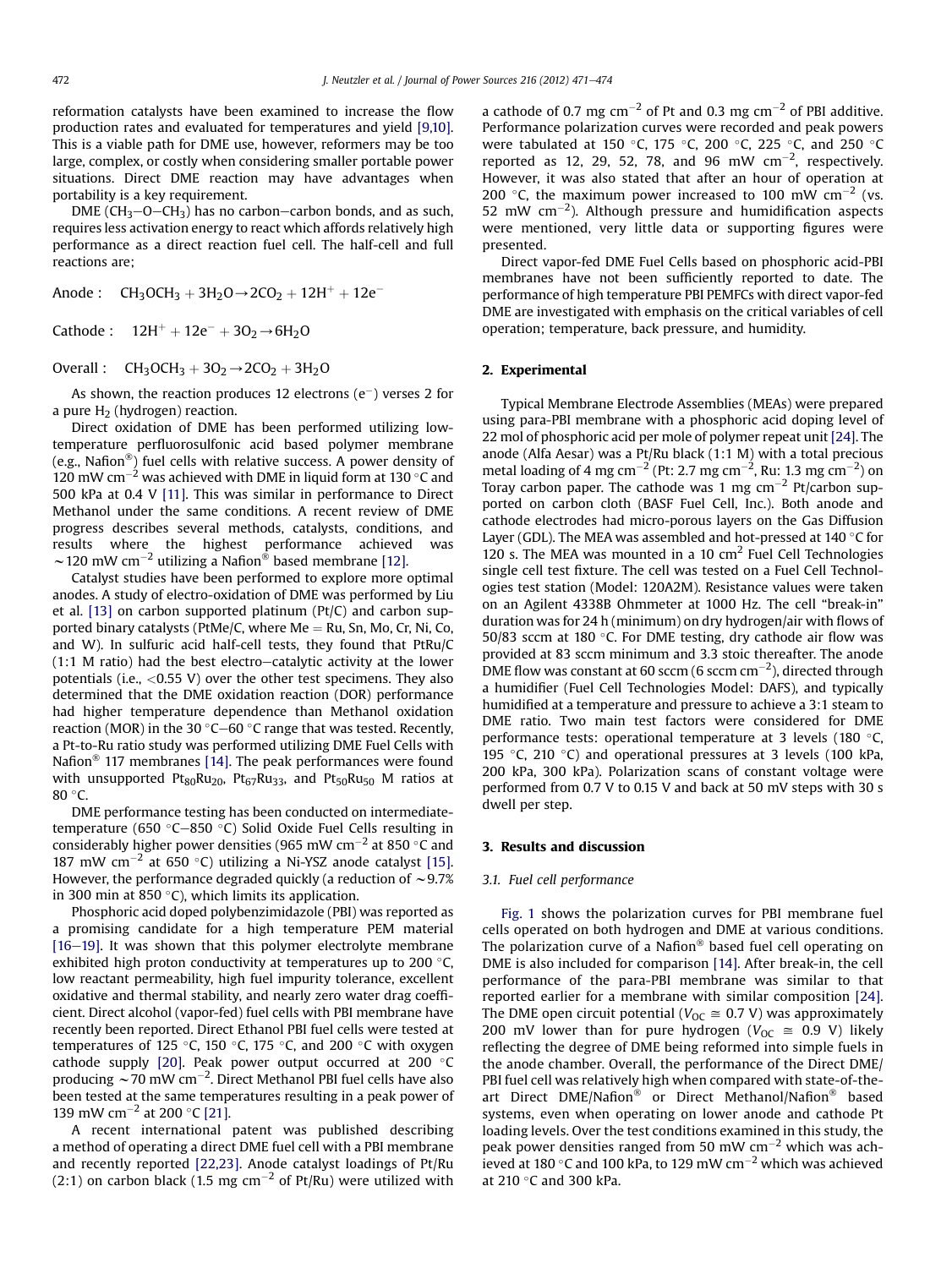<span id="page-2-0"></span>

Fig. 1. Polarization curves for PBI fuel cells operated on hydrogen and DME. Literature data for Nafion fuel cells operated on DME are provided for comparison. (PBI fuel cell anode: Pt/Ru black, 4 mg cm $^{-2}$ ; cathode: Pt/C, 1 mg cm $^{-2}$ , ( $\blacksquare$ ) H<sub>2</sub>/air 180 °C 100 kPa abs, ( $\bullet$ ) DME/air 180 °C 100 kPa abs, ( $\blacktriangle$ ) DME/air 210 °C 300 kPa abs.; Nafion<sup>®</sup> 117 fuel cell [\[14\]](#page-3-0) – anode: Pt/Ru black, 6 mg cm $^{-2}$ , cathode: Pt black, 4 mg cm $^{-2}$ , (  $\blacktriangledown$  ) DME/ air, 80 °C 300 kPa abs.).

#### 3.2. Effects of temperature and pressure

Additional investigations of the fuel cell performance were performed at temperatures of 180 $\degree$ C, 195 $\degree$ C, and 210 $\degree$ C, and at operational pressures of 100 kPa, 200 kPa, and 300 kPa using a  $3 \times 3$ test matrix to explore the fuel cell performance on these variables. Fig. 2 shows the polarization curves and power densities of direct DME fuel cells with zero back pressure at 180 °C, 195 °C, and 210 °C. It can be seen that the performance of this type fuel cell is highly temperature dependent with an approximately 2X increase in voltage at 0.3 A  $cm^{-2}$  or a doubling of the voltage across most of the current density range when the temperature was raised from 180 °C to 210 °C. This could be explained by the faster DME oxidation reaction at higher operational temperatures.

Fig. 3 shows the effects back pressure on the performance of direct DME fuel cells operated at 210  $\degree$ C. The power density and polarization curves are shown at 210  $\degree$ C across the selected



Fig. 2. Temperature dependence of direct DME PBI fuel cells at 100 kPa ab (PBI fuel cell  $-$  anode: Pt/Ru black, 4 mg cm<sup>-2</sup>; cathode: Pt/C, 1 mg cm<sup>-2</sup>, DME/air, 100 kPa abs., at  $(\blacksquare)$  180 °C,  $(\spadesuit)$  195 °C,  $(\spadesuit)$  210 °C).



Fig. 3. Polarization curves and power densities of direct DME PBI fuel cells at 210 °C and various pressures. (PBI fuel cell – anode: Pt/Ru black, 4 mg cm<sup>-2</sup>; cathode: Pt/C 1 mg cm<sup>-2</sup>, DME/air, 210 °C, at ( $\blacksquare$ ) 100 kPa, ( $\spadesuit$ ) 200 kPa, ( $\spadesuit$ ) 300 kPa abs.).

pressures. Fuel cell performance increased with increased pressure, more notably from 100 kPa to 200 kPa than from 200 kPa to 300 kPa. This was also observed at 195  $\degree$ C and 180  $\degree$ C (not shown). This non-Nernstian behavior was observed over all the experimental conditions conducted in this study and strongly suggests a mass transport limitation at atmospheric pressures. This limitation was apparently overcome at pressures of 200 kPa and above, and further increases in pressure (e.g., 200 kPa-300 kPa) did not provide an appreciable increase in fuel or water transport or increase in performance.

#### 3.3. Effects of fuel humidity

Further testing was performed to evaluate different steam-tofuel ratios. The anode humidifier temperature was adjusted to provide steam-to-fuel ratios as follows for the ambient pressure case; 95 °C for 5:1 (83% RH), 92 °C for 3:1 (75% RH), and 85 °C for 1.33:1 (57% RH). As seen in Fig. 4, the performance in the low current density region was similar at the different steam-to-fuel ratios. At higher current densities, an apparent mass transport limitation effect was observed. The different experimental conditions used in this study were created by adding more water to



Fig. 4. Effects of relative humidity on the performance of direct DME PBI fuel cells at 180 °C, 100 kPa abs. (PBI fuel cell – anode: Pt/Ru black, 4 mg cm<sup>-2</sup>; cathode: Pt/C 1 mg cm<sup>-2</sup>, DME/air, 180 °C, 100 kPa abs., at R.H. ( $\blacksquare$ ) 57%, ( $\spadesuit$ ) 75%, ( $\blacktriangle$ ) 83%).